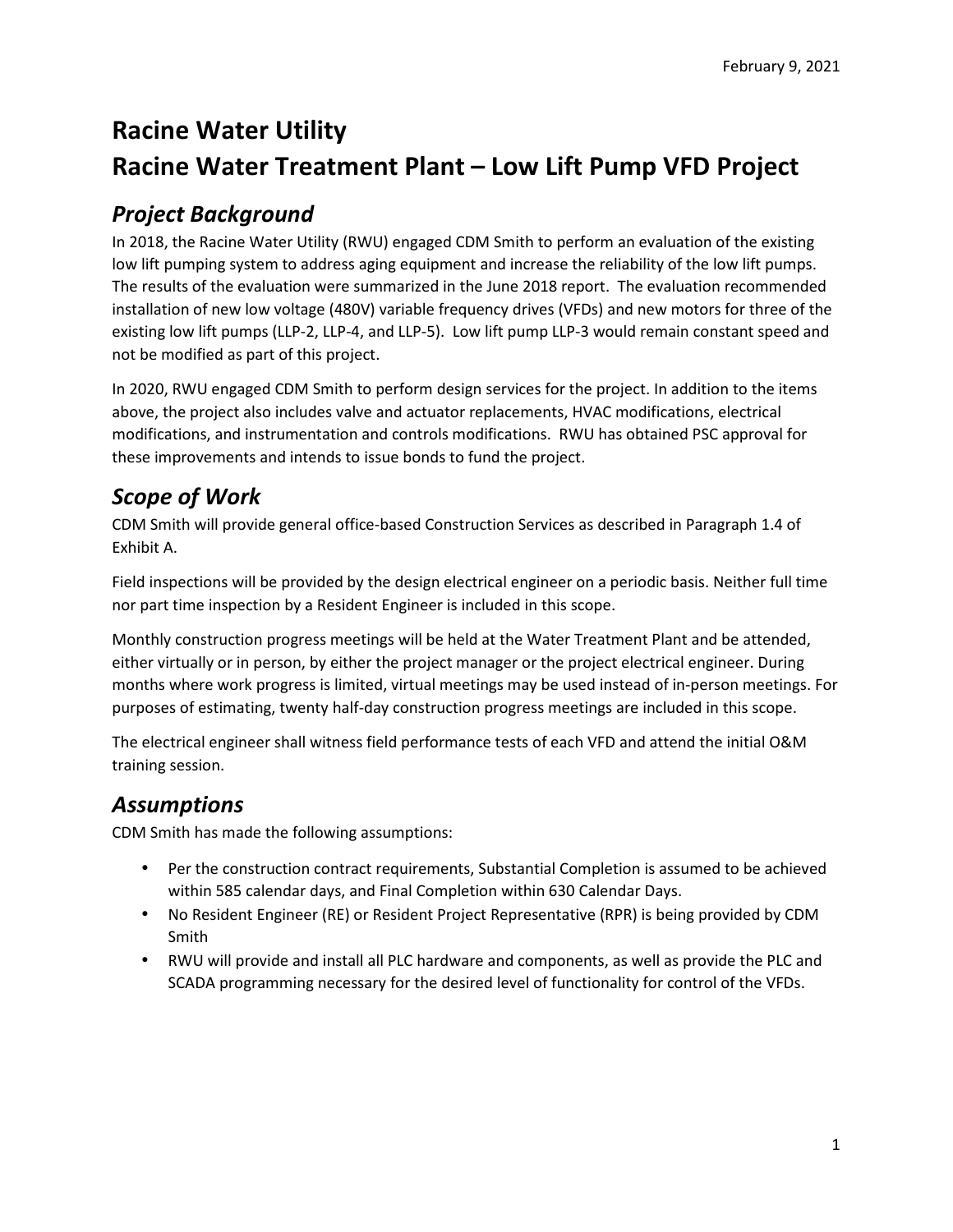# *Project Approach*

CDM Smith's project approach is broken into four main tasks:

- Task 1: Project Management
- Task 2: General Services and Project Controls
- Task 3: Site Visits and Startup Assistance

### **Task 1: Project Management**

The objective of this task is to assure the Project is delivered to the expectations of the Racine Water Utility. CDM Smith will provide overall project management and coordination and will be available to conference call or meet with RWU to discuss project updates, status, and critical items during the duration of the project.

### **Task 2: General Construction-Phase Services and Project Controls**

This task will include general services for the administration of the construction contract. This includes the following:

- Preparing Conformed Drawings and Specifications
- Shop Drawing Review
- Review of Contractor Requests for Information
- Review of Contractor Requests for Substitutions
- Prepare Work Change Directives, Field Orders, and Change Orders
- Applications for Payment Review (Construction Progress Reviewed Only)
- Record Drawings based on Contractor As-Builts

### **Task 3: Site Visits, Startup Assistance, and Closeout**

This task includes the following:

- Attendance of Monthly Progress Meetings, either virtually or in person
- Periodic Site Observations/Inspections
- Observe and Assist with Equipment Startup
- Final Punchlist

### *Project Schedule*

This project would begin upon execution of the contract by RWU and be completed after final completion is issued and record drawings are delivered.

## *Project Fee*

Payment for engineering services related to this project will be in conformance with the provisions of the Agreement as described herein for a cost plus fee amount not to exceed \$208,733

Estimated charges by phase are summarized in Table 1 below: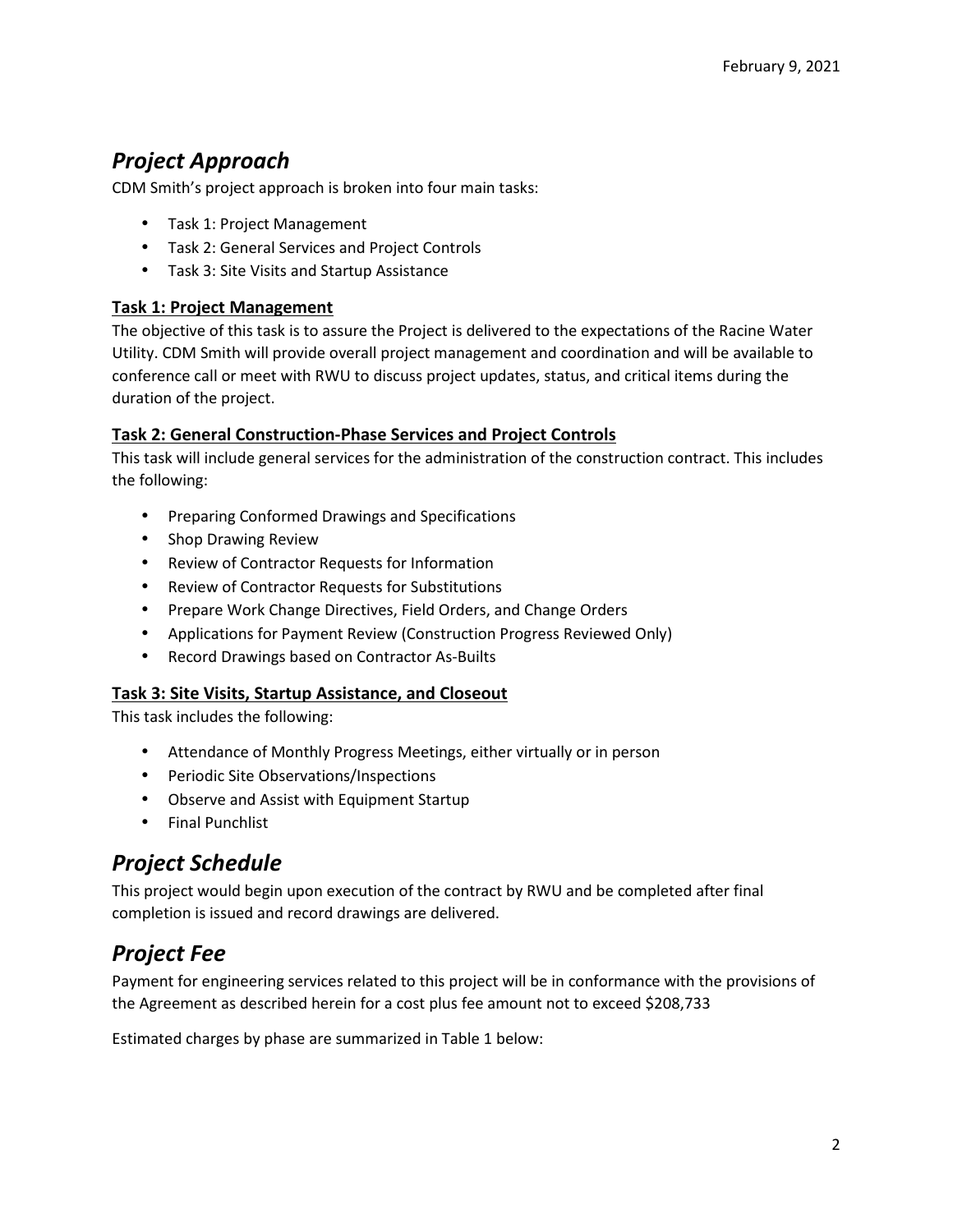| <b>Project Task</b>                                                 | Labor        | Labor          | <b>Other Direct</b> | <b>Total</b> |
|---------------------------------------------------------------------|--------------|----------------|---------------------|--------------|
|                                                                     | <b>Hours</b> | <b>Dollars</b> | Costs               |              |
| Task 1: Project Management                                          | 200          | \$22,226       | \$0                 | \$22,226     |
| Task 2: General Construction-Phase<br>Services and Project Controls | 639          | \$110,006      | \$0                 | \$110,006    |
| Task 3: Site Visits, Startup Assistance,<br>and Closeout            | 378          | \$71,501       | \$5,000             | \$76,501     |
| <b>Project Totals</b>                                               | 1,217        | \$203,733      | \$5,000             | \$208,733    |

### **Table 1 – Engineering Fee Summary**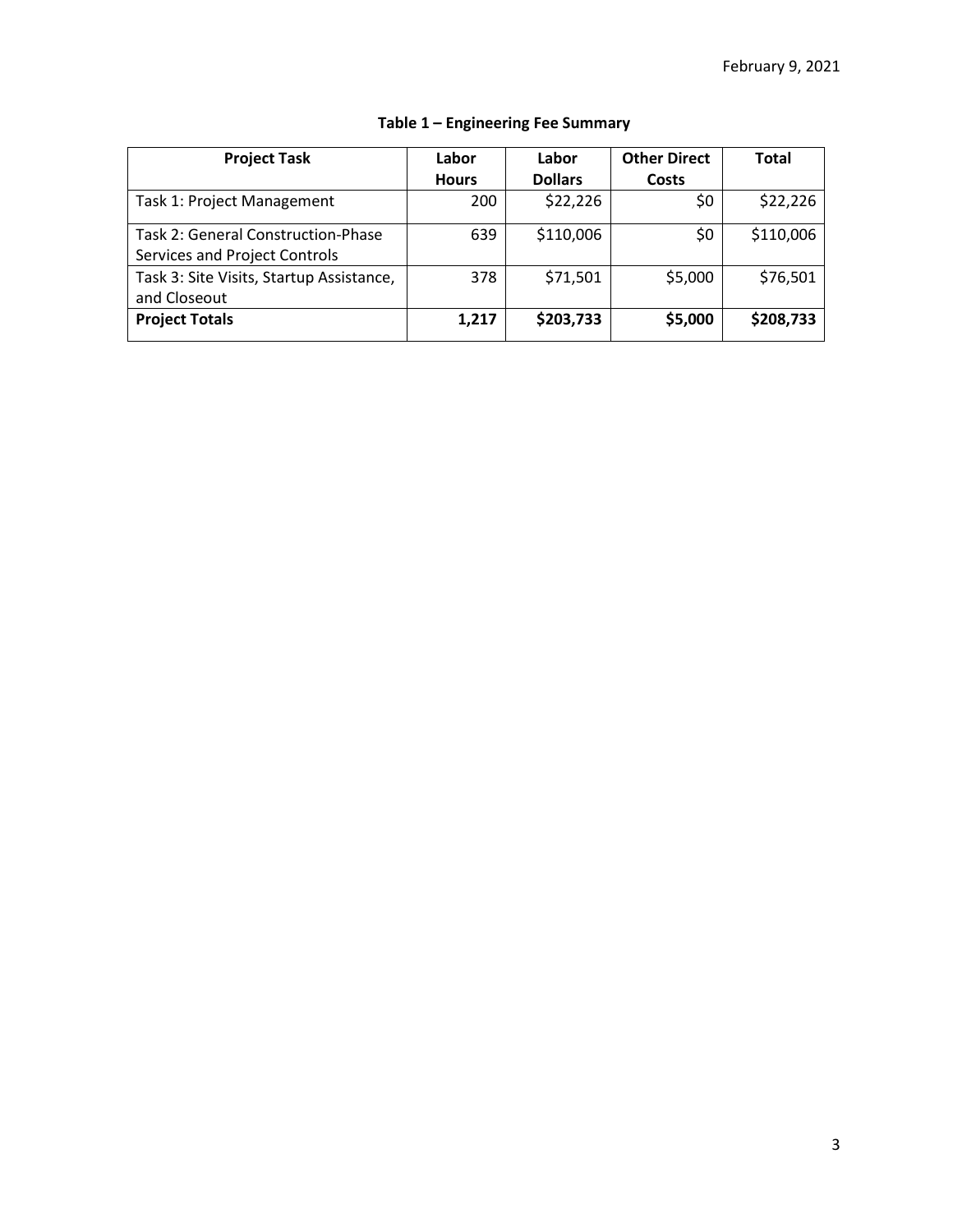#### **EXHIBIT A TO AGREEMENT BETWEEN OWNER AND ENGINEER Scope of Work**

This is an exhibit attached to and made a part of the Agreement dated , 20 , between the Racine Water Utility (OWNER) and CDM SmithS Inc. (ENGINEER) for professional services.

#### 1.0 ENGINEER'S SERVICES

- 1.1 Study and Report Phase Not Used
- 1.2 Design Phase Not Used
- 1.3 Bidding or Negotiating Phase Not Used
- 1.4 Construction Phase During the Construction Phase:
	- 1.4.1 General Administration of Construction Contract*.* ENGINEER shall consult with and advise OWNER and act as OWNER's representative as provided in the Standard General Conditions. The extent and limitations of the duties, responsibilities and authority of ENGINEER as assigned in said Standard General Conditions shall not be modified, except to the extent provided herein. All of OWNER's instructions to Contractor will be issued through ENGINEER who shall have authority to act on behalf of OWNER in dealings with Contractor to the extent provided in this Agreement and said
	- 1.4.2 Visits to Site and Observation of Construction*.* In connection with observations of the work of Contractor while in progress:

Standard General Conditions except as otherwise provided in writing.

- 1.4.2.1 ENGINEER shall make visits to the site at intervals appropriate to the various stages of construction as ENGINEER deems necessary in order to observe as an experienced and qualified design professional the progress and quality of the various aspects of Contractor's work. Such visits and observations by ENGINEER are not intended to be exhaustive or to extend to every aspect of the work in progress, or to involve detailed inspections of the work beyond the responsibilities specifically assigned to ENGINEER in this Agreement and the Contract Documents, but rather are to be limited to spot checking, selective sampling and similar methods of general observation of the work based on ENGINEER's exercise of professional judgment. Based on information obtained during such visits and such observations, ENGINEER shall endeavor to determine in general if such work is proceeding in accordance with the Contract Documents and ENGINEER shall keep OWNER informed of the progress of the work. The responsibilities of ENGINEER contained in this paragraph are expressly subject to the limitations set forth in paragraph 1.4.2.2 and other express or general limitations in this Agreement and elsewhere.
- 1.4.2.2 The purpose of ENGINEER's visits to the site will be to enable ENGINEER to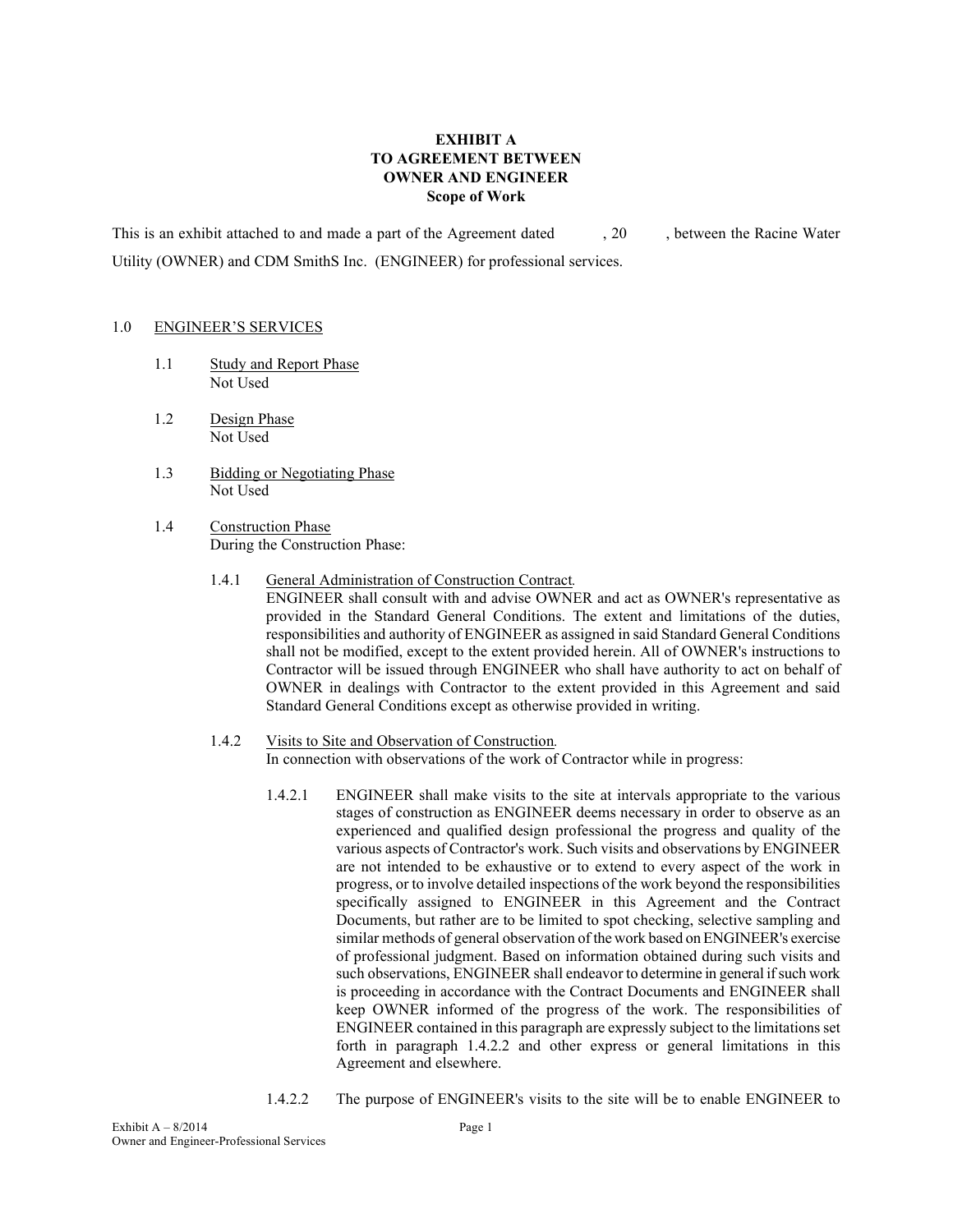better carry out the duties and responsibilities assigned to and undertaken by ENGINEER during the Construction Phase, and, in addition, by the exercise of ENGINEER's efforts as an experienced and qualified design professional, to provide for OWNER a greater degree of confidence that the completed work of Contractor will conform in general to the Contract Documents and that the integrity of the design concept of the completed Project as a functioning whole as indicated in the Contract Documents has been implemented and preserved by Contractor. On the other hand, ENGINEER shall not, during such visits or as a result of such observations of Contractor's work in progress, supervise, direct or have control over Contractor's work nor shall ENGINEER have authority over or responsibility for the means, methods, techniques, sequences or procedures of construction selected by Contractor, for safety precautions and programs incident to the work of Contractor or for any failure of Contractor to comply with laws, rules, regulations, ordinances, codes or orders applicable to Contractor's furnishing and performing the work. Accordingly, ENGINEER neither guarantees the performance of any Contractor nor assumes responsibility for any Contractor's failure to furnish and perform its work in accordance with the Contract Documents.

- 1.4.2.3 Duties, Responsibilities and Authority of the Resident Project Representative are set forth in Exhibit B, which is not used in this agreement as Resident Project Representative is not being provided.
- 1.4.3 Defective Work*.*

 During such visits and on the basis of such observations, ENGINEER shall have authority to disapprove of or reject Contractor's work while it is in progress if ENGINEER believes that such work will not produce a completed Project that conforms generally to the Contract Documents or that it will prejudice the integrity of the design concept of the completed Project as a functioning whole as indicated in the Contract Documents.

#### 1.4.4 Clarifications and Interpretations; Field Orders*.*

 ENGINEER shall issue necessary clarifications and interpretations of the Contract Documents as appropriate to the orderly completion of the work. Such clarifications and interpretations will be consistent with the intent of and reasonably inferable from the Contract Documents. ENGINEER may issue Field Orders authorizing minor variations from the requirements of the Contract Documents.

#### 1.4.5 Change Orders and Work Change Directives*.*

 ENGINEER shall recommend Change Orders and Work Change Directives to OWNER as appropriate, and shall prepare Change Orders and Work Change Directives as required.

#### 1.4.6 Shop Drawings

 ENGINEER shall review and approve (or take other appropriate action in respect of) Shop Drawings and Samples and other data which Contractor is required to submit, but only for conformance with the information given in the Contract Documents and compatibility with the design concept of the completed Project as a functioning whole as indicated in the Contract Documents. Such reviews and approvals or other action will not extend to means, methods, techniques, sequences or procedures of construction or to safety precautions and programs incident thereto.

#### 1.4.7 Substitutes

 ENGINEER shall evaluate and determine the acceptability of substitute or "or-equal" materials and equipment proposed by Contractor. However, services in making revisions to Drawings and Specifications occasioned by the acceptance of substitute materials or equipment other than "or-equal" items; and services after the award of the construction contract in evaluating and determining the acceptability of a substitute which is appropriate for the Project or an excessive number of substitutes will only be performed pursuant to an amendment to this Agreement for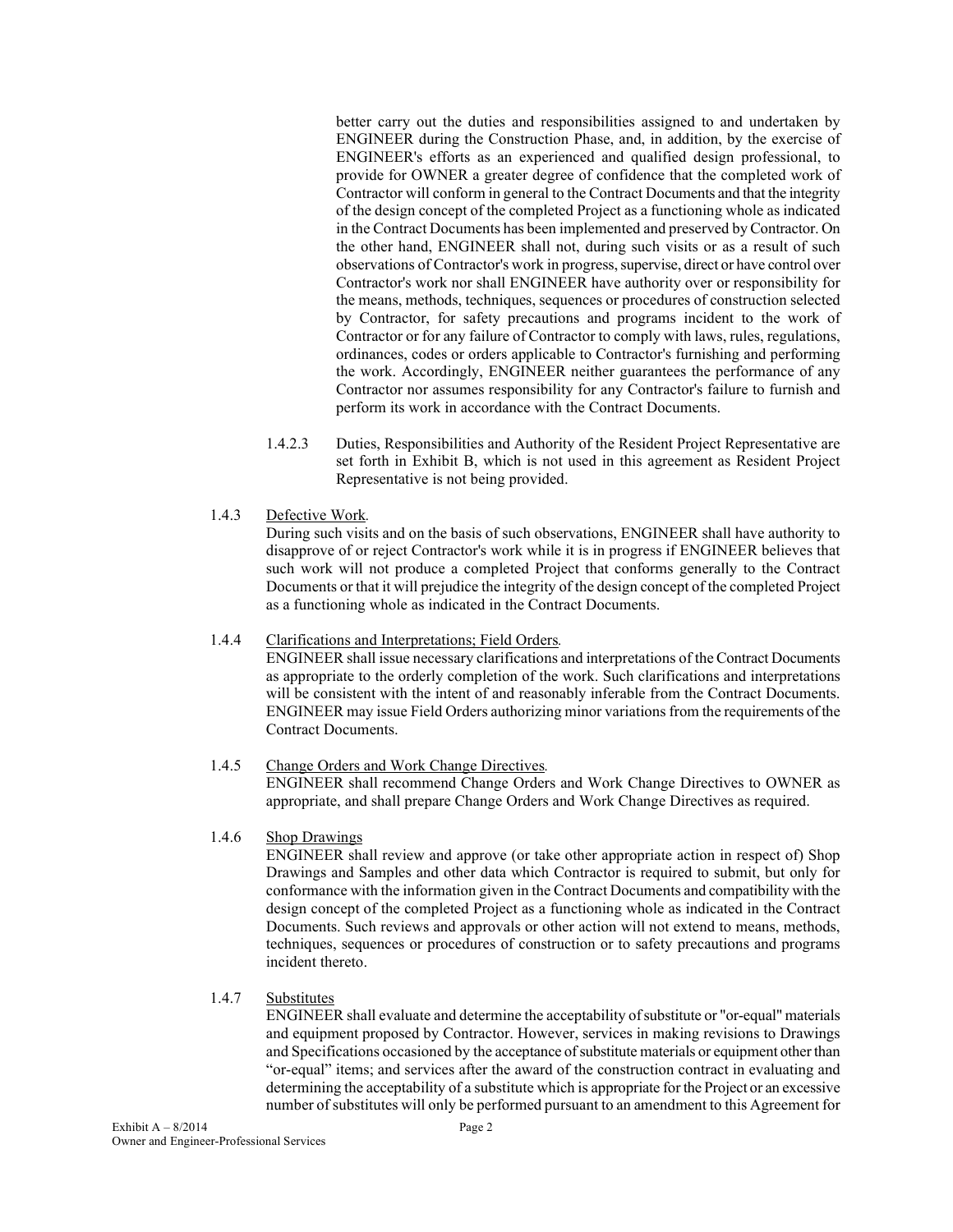additional compensation.

#### 1.4.8 Inspections and Tests*.*

 ENGINEER may require special inspections or tests of the work, and shall receive and review all certificates of inspections, tests and approvals required by laws, rules, regulations, ordinances, codes, orders or the Contract Documents. ENGINEER's review of such certificates will be for the purpose of determining that the results certified indicate compliance with the Contract Documents and will not constitute an independent evaluation that the content or procedures of such inspections, tests or approvals comply with the requirements of the Contract Documents. ENGINEER shall be entitled to rely on the results of such tests.

#### 1.4.9 Disagreements between OWNER and Contractor

 ENGINEER shall render the initial decisions on all claims of OWNER and Contractor relating to the acceptability of the work or the interpretation of the requirements of the Contract Documents pertaining to the execution and progress of the work. In rendering such decisions, ENGINEER shall be fair and not show partiality to OWNER or Contractor and shall not be liable in connection with any decision rendered in good faith in such capacity.

#### 1.4.10 Applications for Payment.

 Based on ENGINEER's on-site observations as an experienced and qualified design professional and on review of Applications for Payment and the accompanying data and schedules:

- 1.4.10.1 ENGINEER shall determine the amounts that ENGINEER recommends Contractor be paid. Such recommendations of payment will be in writing and will constitute ENGINEER's representation to OWNER, based on such observations and review, that, to the best of ENGINEER's knowledge, information and belief, the work has progressed to the point indicated, the quality of such work is generally in accordance with the Contract Documents (subject to an evaluation of such work as a functioning whole prior to or upon Substantial Completion, to the results of any subsequent tests called for in the Contract Documents and to any other qualifications stated in the recommendation), and the conditions precedent to Contractor's being entitled to such payment appear to have been fulfilled in so far as it is ENGINEER's responsibility to observe the work. In the case of unit price work, ENGINEER's recommendations of payment will include final determinations of quantities and classifications of such work (subject to any subsequent adjustments allowed by the Contract Documents). The responsibilities of ENGINEER contained in paragraph 1.4.10.1 are expressly subject to the limitations set forth in paragraph 1.4.10.2 and other express or general limitations in this Agreement and elsewhere.
- 1.4.10.2 By recommending any payment ENGINEER shall not thereby be deemed to have represented that on-site observations made by ENGINEER to check the quality or quantity of Contractor's work as it is performed and furnished have been exhaustive, extended to every aspect of the work in progress, or involved detailed inspections of the work beyond the responsibilities specifically assigned to ENGINEER in this Agreement and the Contract Documents. Neither ENGINEER's review of Contractor's work for the purposes of recommending payments nor ENGINEER's recommendation of any payment (including final payment) will impose on ENGINEER responsibility to supervise, direct or control such work or for the means, methods, techniques, sequences or procedures of construction or safety precautions or programs incident thereto, or Contractor's compliance with laws, rules, regulations, ordinances, codes or orders applicable to Contractor's furnishing and performing the work. It will also not impose responsibility on ENGINEER to make any examination to ascertain how or for what purposes Contractor has used the moneys paid on account of the Contract Price, or to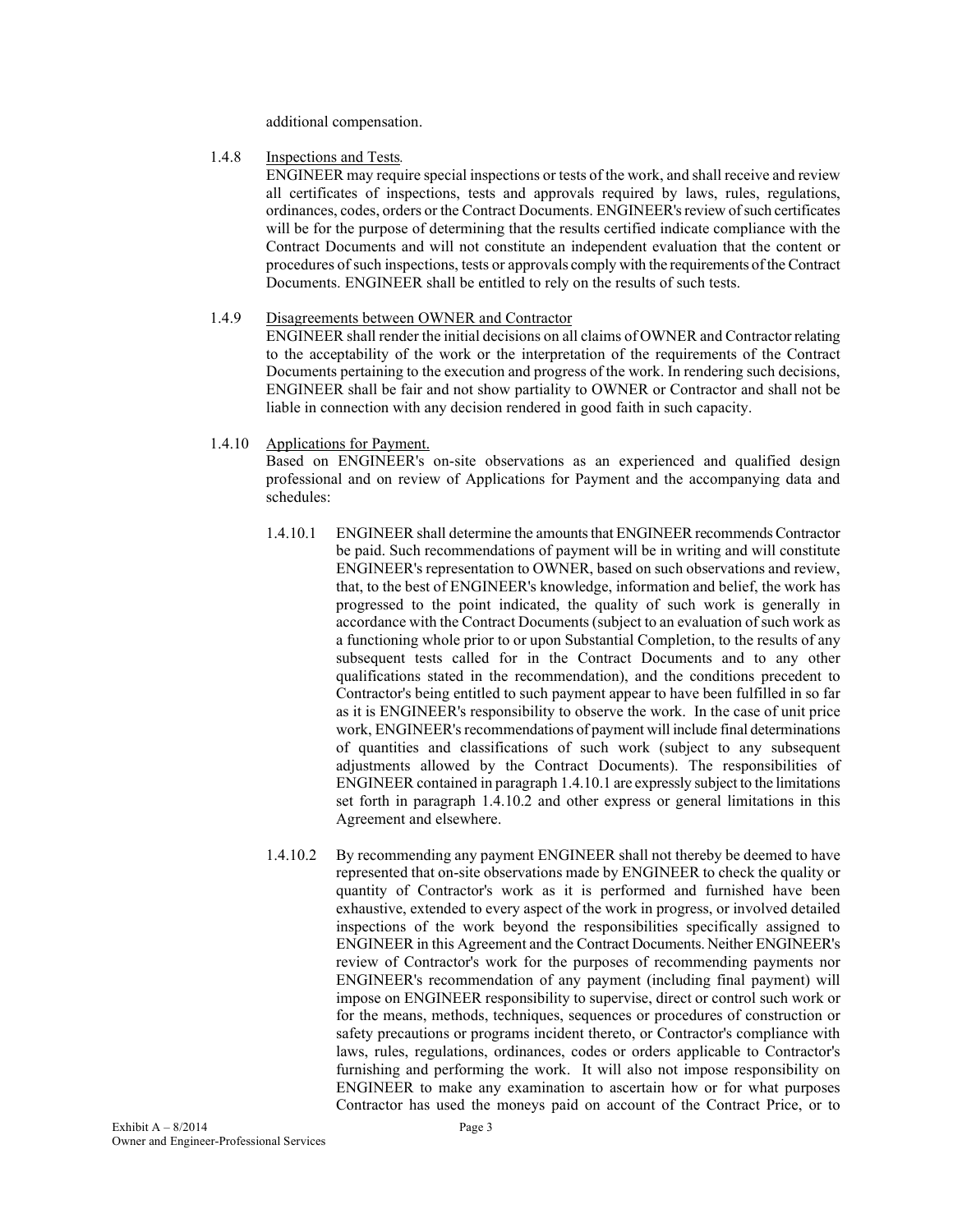determine that title to any of the work, materials or equipment has passed to OWNER free and clear of any liens, claims, security interests or encumbrances, or that there may not be other matters at issue between OWNER and Contractor that might affect the amount that should be paid.

#### 1.4.11 Contractor's Completion Documents*.*

 ENGINEER shall receive, review and transmit to OWNER with written comments maintenance and operating instructions, schedules, guarantees, Bonds, certificates or other evidence of insurance required by the Contract Documents, certificates of inspection, tests and approvals, and marked-up record documents (including Shop Drawings, Samples and other data approved as provided under paragraph 1.4.6 and marked-up record Drawings) which are to be assembled by Contractor in accordance with the Contract Documents to obtain final payment. ENGINEER's review of such documents will only be to determine generally that their content complies with the requirements of, and in the case of certificates of inspections, tests, and approvals that the results certified indicate compliance with, the Contract Documents.

#### 1.4.12 Substantial Completion

 Following notice from Contractor that Contractor considers the entire work ready for its intended use, ENGINEER and OWNER, accompanied by Contractor, shall conduct an inspection to determine if the work is substantially complete. If after considering any objections of OWNER, ENGINEER considers the work substantially complete, ENGINEER shall deliver a certificate of Substantial Completion to OWNER and Contractor.

#### 1.4.13 Final Notice of Acceptability of the Work*.*

 ENGINEER shall conduct a final inspection to determine if the completed work of Contractor is acceptable so that ENGINEER may recommend, in writing, final payment to Contractor. Accompanying the recommendation for final payment, ENGINEER shall indicate that the work is acceptable (subject to the provisions of paragraph 1.4.10.2) to the best of ENGINEER's knowledge, information and belief and based on the extent of the services performed and furnished by ENGINEER under this Agreement.

#### 1.4.14 Limitation of Responsibilities*.*

 ENGINEER shall not be responsible for the acts or omissions of any Contractor, or of any subcontractor, any supplier, or of any other person or organization performing or furnishing any of the work. ENGINEER shall not be responsible for Contractor's failure to perform or furnish the work in accordance with the Contract Documents.

#### 1.4.15. Duration of Construction Phase*.*

 The Construction Phase will commence with the execution of the construction contract for the Project or any part thereof and will terminate upon written recommendation by ENGINEER of final payment.

 The duties and responsibilities of ENGINEER during the Construction Phase as set forth in this paragraph 1.4 are amended and supplemented as follows:

• For the Low Lift Pump VFD Project ENGINEER will not be providing any full or part time Resident Project Representative Services.

#### 2.0 OWNER'S RESPONSIBILITIES

- 2.1 Furnish to ENGINEER, as requested by ENGINEER for performance of Services as required by the Contract Documents, the following:
	- 2.1.1 Data prepared by or services of others, including without limitation explorations and tests of subsurface conditions at or contiguous to the site, drawings of physical conditions in or relating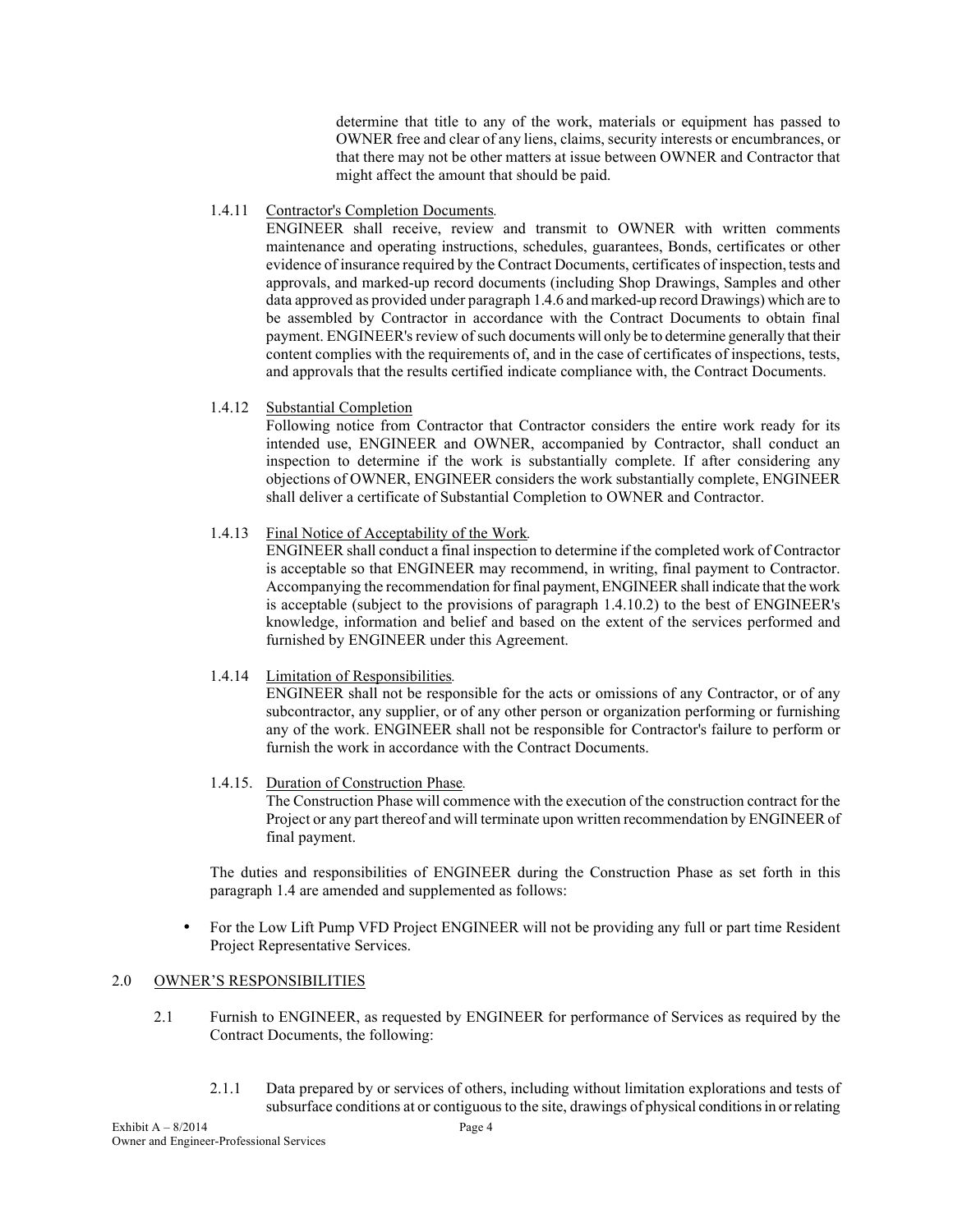to existing surface or subsurface structures at or contiguous to the site, or hydrographic surveys;

- 2.1.2 The services of an independent testing laboratory to perform all inspections, tests and approvals of samples, materials and equipment;
- 2.1.3 Appropriate professional interpretation of all of the foregoing;
- 2.1.4 Environmental assessments, audits, investigations and impact statements, and other relevant environmental or cultural studies as to the Project, the site and adjacent areas;
- 2.1.5 Field surveys for design purposes and property, boundary, easement, right-of-way, topographic and utility surveys or data, including relevant reference points;
- 2.1.6 Property descriptions;
- 2.1.7 Zoning, deed and other land use restrictions; and
- 2.1.8 Other special data or consultations not covered in Article 2.

 OWNER shall be responsible for, and ENGINEER may rely upon, the accuracy and completeness of all reports, data and other information furnished pursuant to this paragraph. ENGINEER may use such reports, data and information in performing or furnishing services under this Agreement.

- 2.2 Provide, as required by the Contract Documents, engineering surveys and staking to enable Contractor to proceed with the layout of the work, and other special field surveys.
- 2.3 Provide access to and make all provisions for ENGINEER to enter upon public and private property as required for ENGINEER to perform services under this Agreement.
- 2.4 Examine all alternate solutions, studies, reports, sketches, Drawings, Specifications, proposals and other documents presented by ENGINEER (including obtaining advice of an attorney, insurance counselor and other consultants as OWNER deems appropriate with respect to such examination) and render in writing decisions pertaining thereto.
- 2.5 Provide approvals and permits from all governmental authorities having jurisdiction to approve the portions of the Project designed or specified by ENGINEER and such approvals and consents from others as may be necessary for completion of such portions of the Project.
- 2.6 Provide, as may be required for the Project:
	- 2.6.1 Accounting, bond and financial advisory, independent cost estimating and insurance counseling services;
	- 2.6.2 Such legal services as OWNER may require or ENGINEER may reasonably request with regard to legal issues pertaining to the Project, including any that may be raised by Contractor; and
	- 2.6.3 Such auditing services as OWNER may require to ascertain how or for what purpose Contractor has used the moneys paid on account of the Contract Price.
- 2.7 Provide such inspection or monitoring services by an individual or entity other than ENGINEER as OWNER may desire to verify:
	- 2.7.1 That Contractor is complying with any law, rule, regulation, ordinance, code or order applicable to Contractor's performing and furnishing the work; or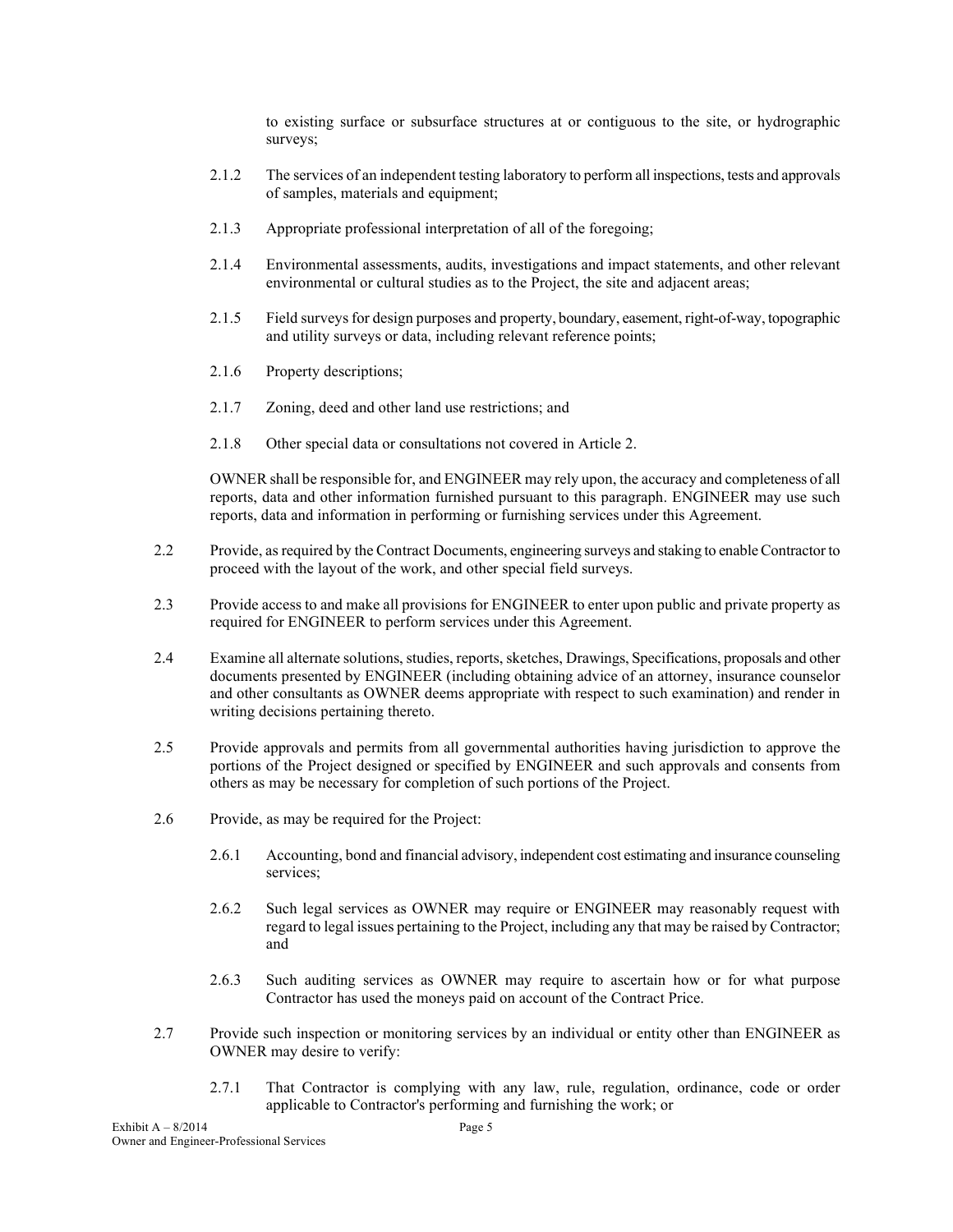2.7.2 That Contractor is taking all necessary precautions for safety of persons or property and complying with any special provisions of the Contract Documents applicable to safety.

ENGINEER does not undertake in this Agreement to perform the services referred to in 2.7.1 and 2.7.2 above. The identity of any individual or entity employed to perform such services and the scope of such services will be disclosed to ENGINEER.

- 2.8 Advise ENGINEER of the identity and scope of services of any independent consultants employed by OWNER to perform or furnish services in regard to the Project, including, but not limited to, Construction Management, Cost Estimating, Project Peer Review, Value Engineering, and Constructability Review. If OWNER designates a person or entity other than, or in addition to, ENGINEER to represent OWNER at the site, OWNER shall define and set forth in an exhibit that is to be mutually agreed upon and attached to and made a part of this Agreement before such services begin, the duties, responsibilities and limitations of authority of such other party and the relation thereof to the duties, responsibilities and authority of ENGINEER.
- 2.9 Prior to the commencement of the Construction Phase, notify ENGINEER of any variations in the language of the Notice of Acceptability of Work, or of any notice or certification other than such Notice that ENGINEER will be requested to provide to OWNER or third parties in connection with the financing or completion of the Project. OWNER and ENGINEER shall reach agreement on the terms of any such requested notice or certification and OWNER shall authorize such Special Services as are necessary to enable ENGINEER to provide the notice or certification requested under this paragraph.
- 2.10 If more than one prime contract is to be awarded for work designed or specified by ENGINEER, designate a person or entity to have authority and responsibility for coordinating the activities among the various prime contractors, and define and set forth the duties, responsibilities and limitations of authority of such person or entity and the relation thereof to the duties, responsibilities and authority of ENGINEER in an exhibit that is to be mutually agreed upon and attached to and made a part of this Agreement before such services begin.
- 2.11 Furnish to ENGINEER data or estimated figures as to OWNER's anticipated costs for services to be provided by others for OWNER (such as services pursuant to paragraphs 2.1, 2.2 and 2.4 through 2.11, inclusive) and other costs so that ENGINEER may make the necessary calculations to develop and periodically adjust ENGINEER's opinion of Total Project Costs.
- 2.12 Attend the pre-bid conference, bid opening, pre-construction conferences, construction progress and other job-related meetings and Substantial Completion and final payment inspections.
- 2.13 Provide labor and safety equipment to open and protect manholes and/or to operate valves and hydrants as required by the ENGINEER.
- 2.14 Bear all costs incident to compliance with the requirements of the OWNER's Responsibilities.

#### 3.0 TIME PERIOD FOR PERFORMANCE

The time periods for the performance of ENGINEER's services as set forth in Article 2 of said Agreement are as follows:

See attached Low Lift Pump VFD Project Construction Services Scope of Work Proposal Dated February 9, 2021.

#### 4.0 METHOD OF PAYMENT

The method of payment for Services rendered by ENGINEER shall be as set forth below: